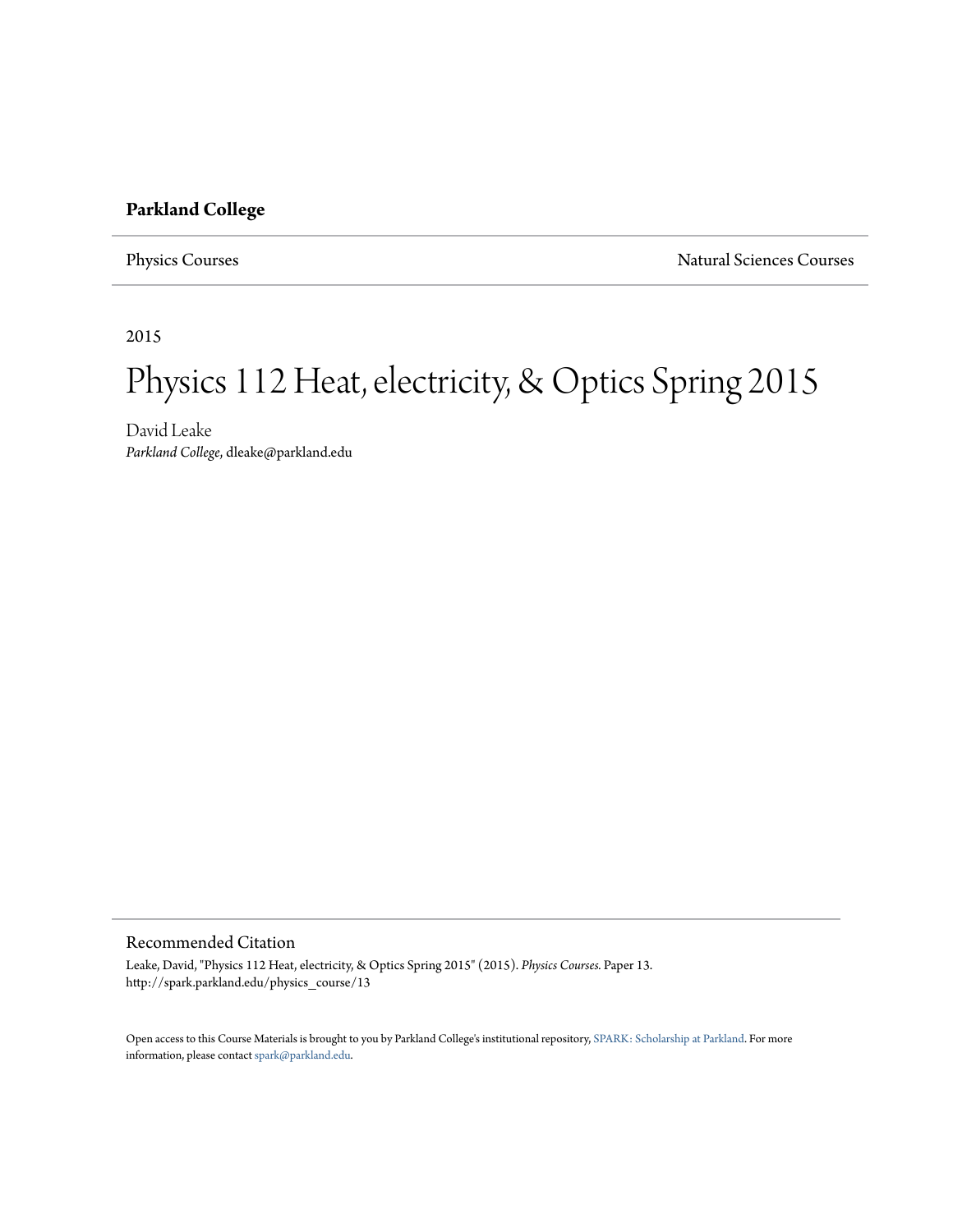

## **PHYSICS 112 Heat, Electricity, & Optics** Spring, 2015 Sec. 1-4 8-8:50am, M126



**Instructor:** Dave Leake Office: Planetarium (phone: 351-2567) Student Hours: Mon, 9-10am (M159), or by appointment. Phone mail: 373-3782 ext. 2567 Electronic mail: [dleake@parkland.edu](mailto:dleake@parkland.edu) (Cobra emails should forward to this) Web Page: [http://cobra.parkland.edu](http://cobra.parkland.edu/) (for powerpoints, lab hints and grades)

**Text:** *The Physics of Everyday Phenomena* (**8th** edition) by W. Thomas Griffith

**Homework:** There will be one problem set each week. These problems will be assigned on Wednesdays and will be due by 5pm the following Wednesday. Turn in assignments either in class or deliver to my office. Your lowest grade will be dropped at the end of the semester. Each problem set will be based on 100%. Late homework will be accepted for up to one week after it is due at a cost of 5% per day. No homework will be accepted after the written solutions have been posted online. This covers all excuses!

**Laboratory:** There will be one laboratory experiment or activity each week, explained on Monday. Experiments will be performed *either* on Tuesday *or* Thursday - you should have enrolled in a lab section when you enrolled in the class. A lab monitor will be in charge during lab but you will be on your own, so prepare accordingly. Lab hints appear on the course's Cobra site. Labs are held in room M126. You will be admitted ONLY at the start of your lab time, so please be prompt. Note the time you started lab and the time you turned in your lab on the lab sheet. Turn in your lab write up to the lab monitor on duty *before* you leave the lab! Internet and take-home activities will be due the following Monday, in-class. Each lab will be based on 100% and your lowest grade will be dropped. Write-ups should be legible, coherent and include a data section, a sample calculation, and conclusions. *You must show your calculations for full credit!* This is a lab course, meaning you **must** have 60% of the total lab points to pass the course! Collaboration (NOT plagiarism) is encouraged.

**Exams:** There will be three hour exams and a final exam, each worth 100 points. Each hour exam will concentrate on the material covered since the previously exam; the final is just hour exam #4 and won't be cumulative. These tests are closed-book, though you may use a calculator in addition to the formula sheet that I will provide you. Emphasis will be on concepts & problem solving processes and *not* memorization of formulae!

Labs 20% B: 80% - 89% Exams (3) 45% C: 70% - 79% Final 15% D: 60% - 69% 100%

**Grading:** Homework 20% **A: 90% - 100%** 

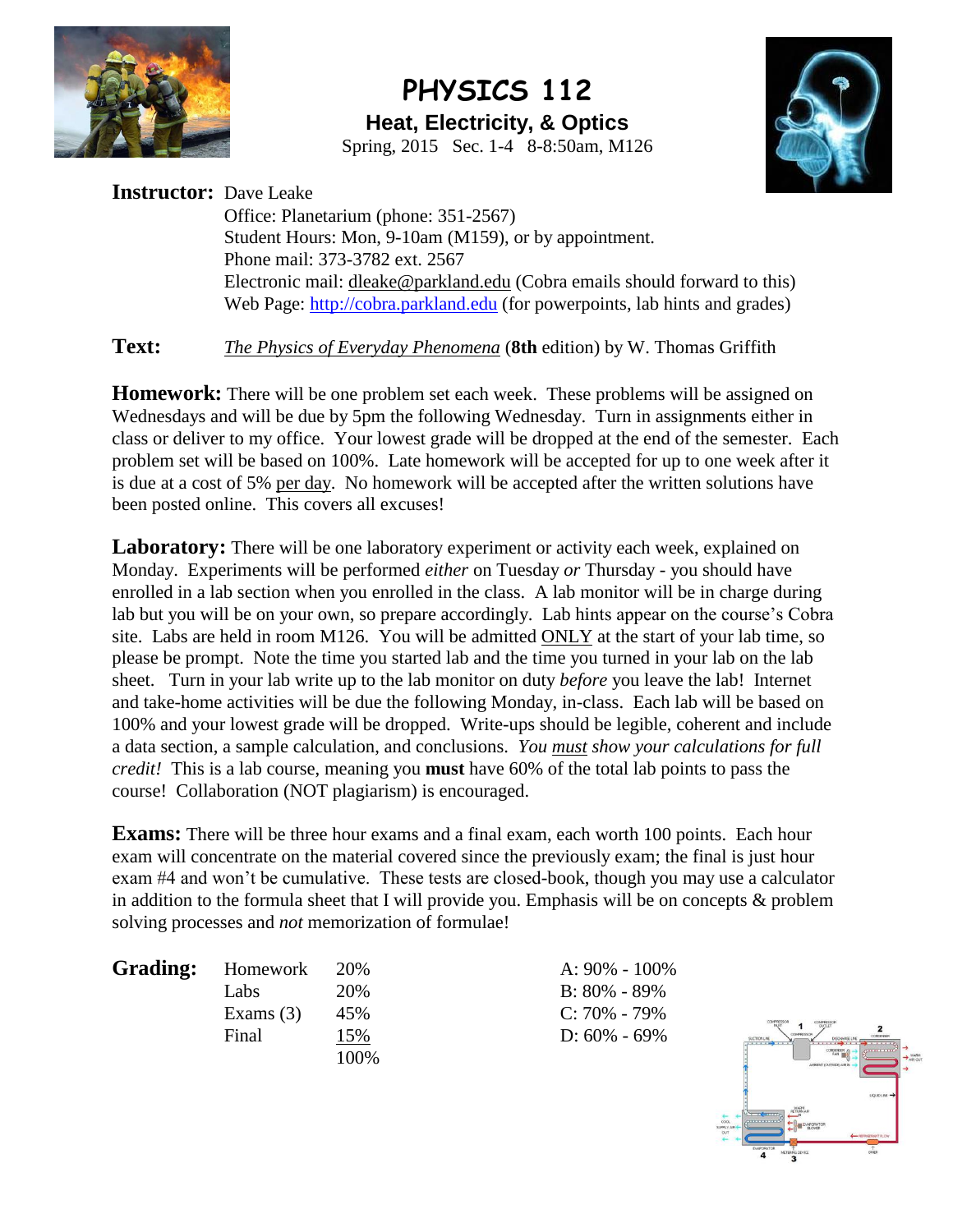#### **TENTATIVE SPRING SYLLABUS**

| Week#<br>Jan. 12 | Chapter/Topic<br>Ch. 1 - Units, Notation   | Lab/Activity<br>"Pre-test" activity (on Cobra) |
|------------------|--------------------------------------------|------------------------------------------------|
| Jan. 19          | Ch. 12 - Electrostatic stuff               | Math Review (take home)                        |
| Jan. 26          | Ch. $13$ – Electric circuits & Ohm's Law   | Static Electricity (in-lab)                    |
| Feb. 2           | $Ch. 14-Magnetism$                         | Resistivity in wires                           |
| Feb. 9           | Exam #1; Chap. 14 - Transformers           | Series & Parallel Circuits                     |
| Feb. 16          | Ch. $9 - AC/DC$ & Transformers             | <b>Magnetic Fields</b>                         |
| Feb. 23          | Ch. $15 - E & M$ waves                     | No lab (no classes Thursday)                   |
| Mar. 2           | $Ch. 16 - Light$                           | Transformers                                   |
| Mar. 9           | Exam #2, Emission $&$ absorption           | Process of Science (online)                    |
| Mar. 16          | Chap. $17 - Optical$ systems               | Light, Spectra, & Illumination                 |
| Mar. 23          | *** Spring Break – no class ***            | No lab                                         |
| Mar. 30          | Ch. $18$ – Nuclear physics & radioactivity | <b>Basic Optics</b>                            |
| Apr. 6           | $Ch. 19 - Nuclear energy$                  | Radioactivity                                  |
| Apr. 13          | Exam #3; Ch. 10 - Heat & Temperature       | <b>TBA</b>                                     |
| Apr. 20          | $Ch. 10$ – Phase transitions               | Specific Heat                                  |
| Apr. 27          | Ch. 11 – Thermodynamics $\&$ heat engines  | <b>Latent Heat</b>                             |
| May 4            | Review                                     | Review                                         |

There are hints for each of these labs as well as the homework assignments on the Cobra web site. The hour exams will be held on Wednesdays and are tentatively scheduled for: February 11, March 11, & April 15 [last day to drop is May 1]

Final Exam (Hour Exam #4): 8– 10am, Monday, May 11, room M126

A full syllabus (including college policies) appears on the Cobra web site. *Class attendance is imperative!* You are expected to be here each day of lecture.

If you believe you have a disability for which you may need an academic accommodation (e.g. an alternate testing environment, use of assistive technology or other classroom assistance), please contact: Cathy Robinson, Room U260, 217-353-2338, [crobinson@parkland.edu](mailto:crobinson@parkland.edu)